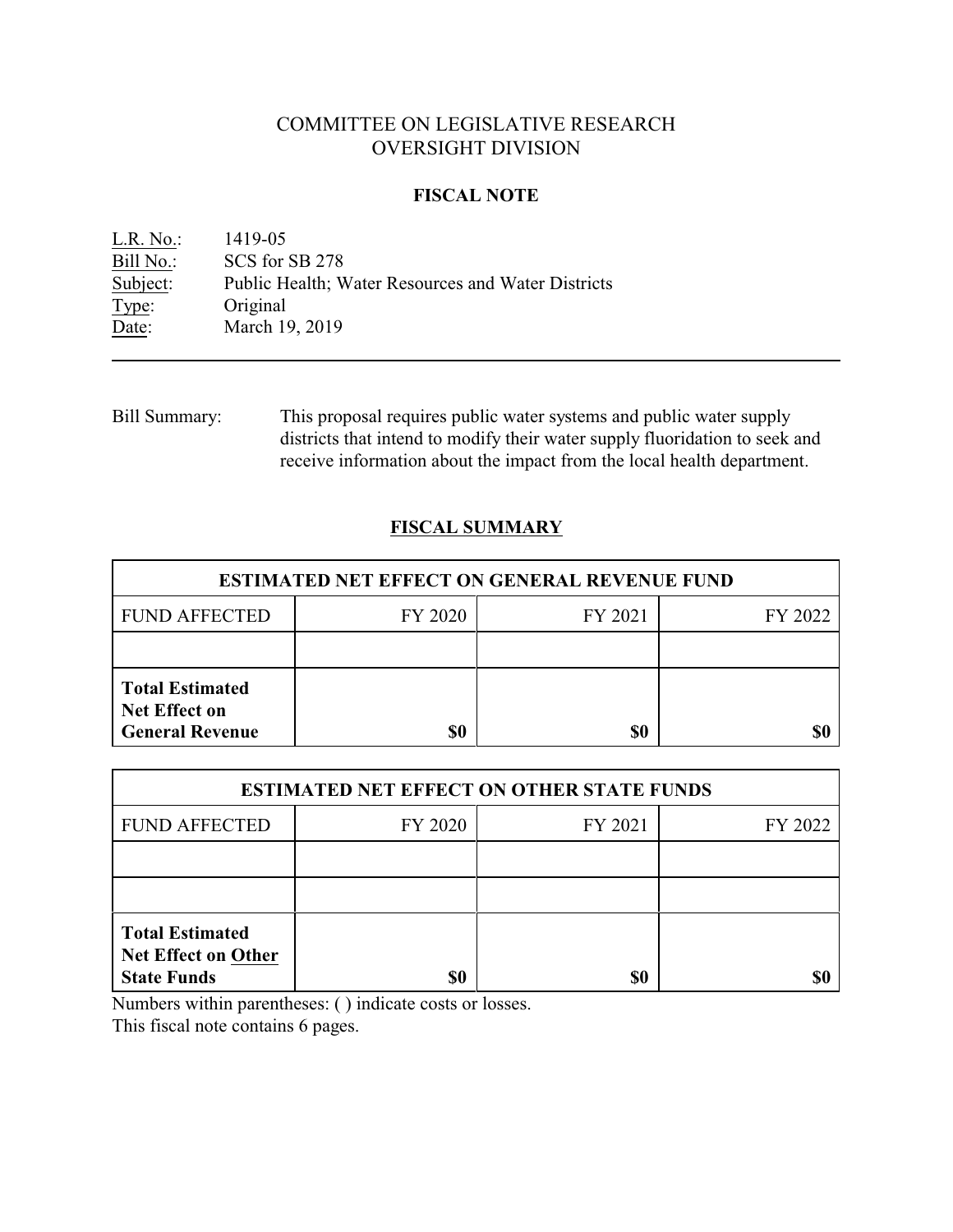L.R. No. 1419-05 Bill No. SCS for SB 278 Page 2 of 6 March 19, 2019

| <b>ESTIMATED NET EFFECT ON FEDERAL FUNDS</b>                        |         |         |         |  |  |
|---------------------------------------------------------------------|---------|---------|---------|--|--|
| <b>FUND AFFECTED</b>                                                | FY 2020 | FY 2021 | FY 2022 |  |  |
|                                                                     |         |         |         |  |  |
|                                                                     |         |         |         |  |  |
| <b>Total Estimated</b><br>Net Effect on All<br><b>Federal Funds</b> | \$0     | \$0     |         |  |  |

| <b>ESTIMATED NET EFFECT ON FULL TIME EQUIVALENT (FTE)</b>    |         |         |         |  |
|--------------------------------------------------------------|---------|---------|---------|--|
| <b>FUND AFFECTED</b>                                         | FY 2020 | FY 2021 | FY 2022 |  |
|                                                              |         |         |         |  |
|                                                              |         |         |         |  |
| <b>Total Estimated</b><br><b>Net Effect on</b><br><b>FTE</b> |         |         |         |  |

 $\Box$  Estimated Net Effect (expenditures or reduced revenues) expected to exceed \$100,000 in any of the three fiscal years after implementation of the act.

| <b>ESTIMATED NET EFFECT ON LOCAL FUNDS</b> |                  |                  |                  |  |
|--------------------------------------------|------------------|------------------|------------------|--|
| <b>FUND AFFECTED</b>                       | FY 2020          | FY 2021          | FY 2022          |  |
| <b>Local Government</b>                    | \$0 or (Unknown) | \$0 or (Unknown) | \$0 or (Unknown) |  |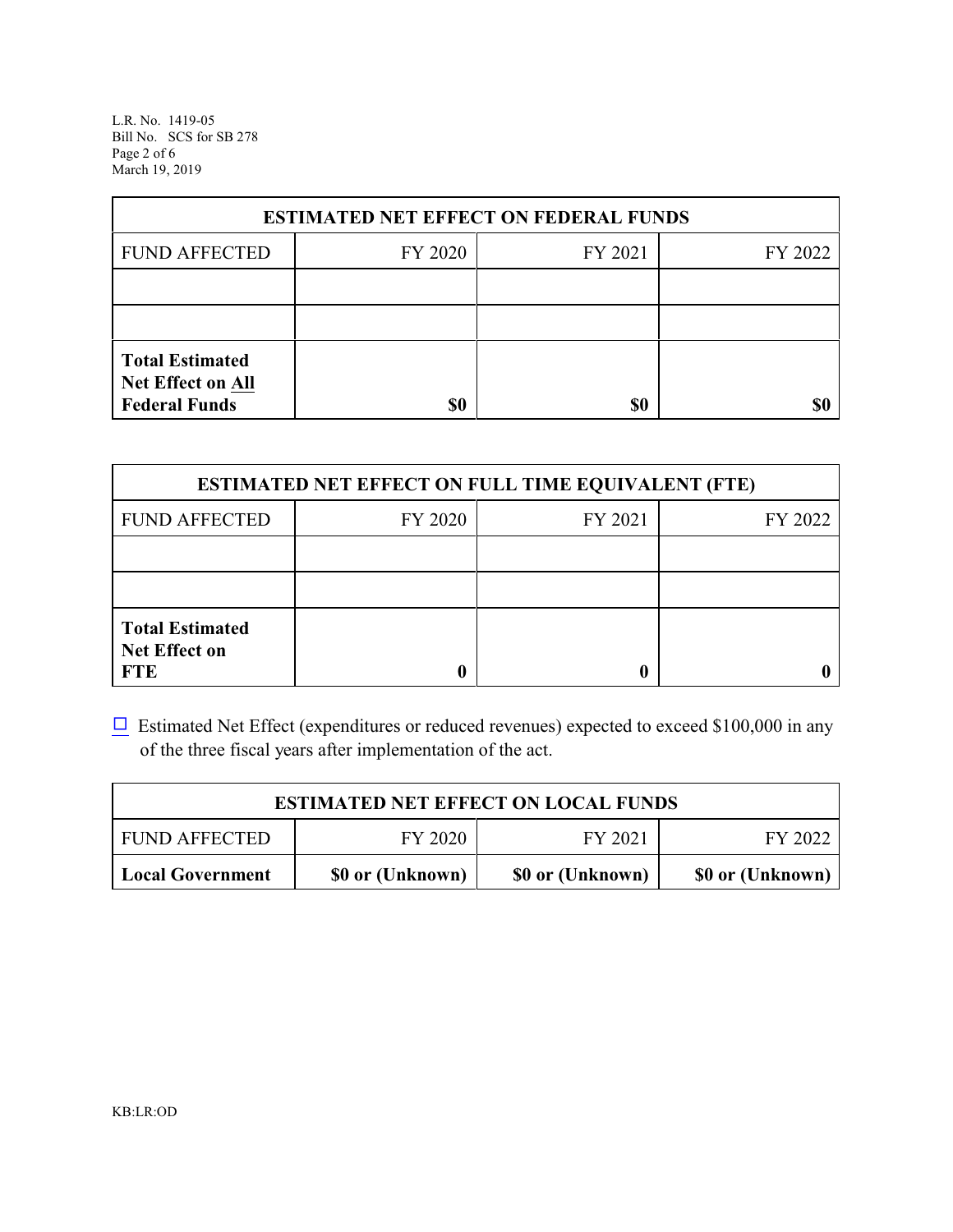L.R. No. 1419-05 Bill No. SCS for SB 278 Page 3 of 6 March 19, 2019

### **FISCAL ANALYSIS**

### ASSUMPTION

Officials from the **Department of Health and Senior Services** and **Department of Natural Resources** each assume the proposal will have no fiscal impact on their respective organizations.

**Oversight** notes that the agencies mentioned above have stated the proposal would not have a direct fiscal impact on their organization. Oversight does not have any information to the contrary. Therefore, Oversight will reflect a zero impact on the fiscal note for these agencies.

Officials from the **Dallas County Health Department** and **Adair County Health Department** each assume the proposal will have no fiscal impact on their respective organizations.

Officials from the **Perry County Health Department** assume this proposal will require more time and unknown costs.

Officials from the **Mississippi County Health Department (MCHD)** assume this proposal requires MCHD to provide information on the impact of public water fluoridation to any public water supply which intends to modify the fluoridation of its water supply. It is unknown how many public water supplies in Mississippi county will seek to change their fluoridation practices. It is also unknown how often they may seek to change fluoridation practices. The proposal will require their agencies to research fluoridation impacts and remain current on such research. Cost will be associated with staff time to research this information and to stay aware of these impacts. Training will also be sought to provide education to staff on fluoridation of public water supplies and cost of those trainings and travel will be at the expense of the health department.

Officials from the **Andrew County Health Department (ACHD)** and the **Columbia/Boone County Department of Public Health and Human Services (PHHS)** each assume this proposal will result in unknown costs. The proposal requires their agency to provide information on the impact of public water fluoridation to any public water supply which intends to modify the fluoridation of its water supply. It is unknown how many public water supplies in their counties will seek to change their fluoridation practices. It is also unknown how often they may seek to change fluoridation practices. The proposal will require their agencies to research fluoridation impacts and remain current on such research.

In response to a previous version, officials from the **Clay County Public Health Center (CCPHC)** and the **Cole County Health Department** each assumed this proposal would result in unknown costs.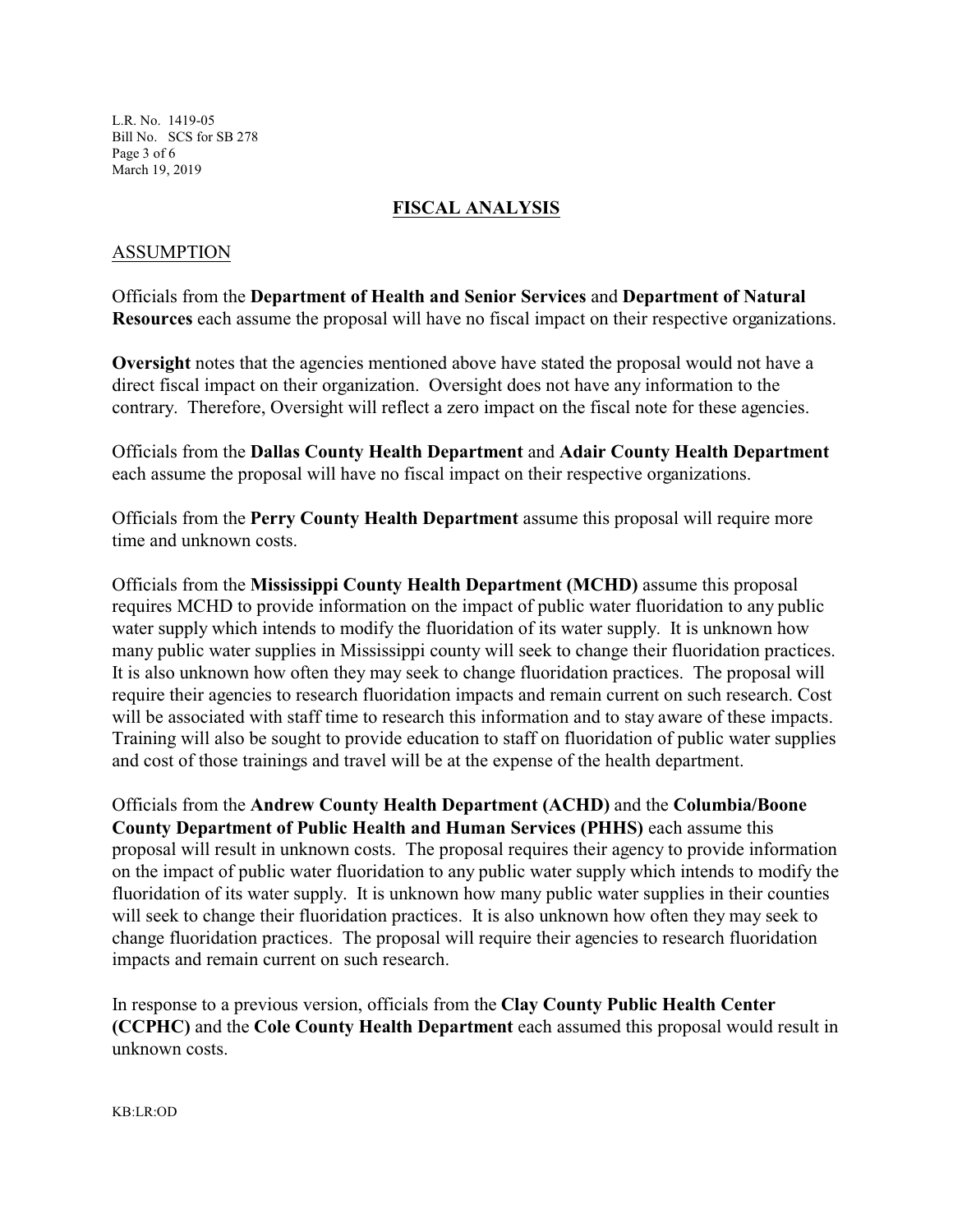L.R. No. 1419-05 Bill No. SCS for SB 278 Page 4 of 6 March 19, 2019

#### ASSUMPTION (continued)

The proposal requires their agencies to provide information on the impact of public water fluoridation to any public water supply which intends to modify the fluoridation of its water supply. It is unknown how many public water supplies in their counties will seek to change their fluoridation practices. It is also unknown how often they may seek to change fluoridation practices. The proposal will require their agencies to research fluoridation impacts and remain current on such research.

In response to a previous version, officials from the **Stone County Health Department** assumed there would be an unknown fiscal impact due to there not being any research into the cost of producing the required information about the impact of public water fluoridation.

In response to a previous version, officials from the **Bollinger County Health Department** assumed the costs could not be determined since the number of requests for information is unknown. Likewise, it is unknown if water supplies in the county will change their fluoridation practices.

In response to a previous version, officials from the **Osage County Health Department** and **Audrain County Health Department** each assumed the proposal would have no fiscal impact on their organization.

**Oversight** assumes local public health agencies (LPHAs) could incur some costs related to this proposal; however, Oversight notes these costs are unknown based on the information provided. Therefore, Oversight will reflect a potential "Unknown" cost to local public health agencies depending if this situation occurs.

Oversight only reflects the responses that we have received from state agencies and political subdivisions; however, other water districts and LPHA's were requested to respond to this proposed legislation but did not. For a general listing of political subdivisions included in our database, please refer to [www.legislativeoversight.mo.gov.](http://www.legislativeoversight.mo.gov.)

| <b>FISCAL IMPACT - State Government</b> | FY 2020<br>$(10 \text{ Mo.})$ | FY 2021    | FY 2022                       |
|-----------------------------------------|-------------------------------|------------|-------------------------------|
|                                         | <u>\$0</u>                    | <u>\$0</u> | $\underline{\underline{\$0}}$ |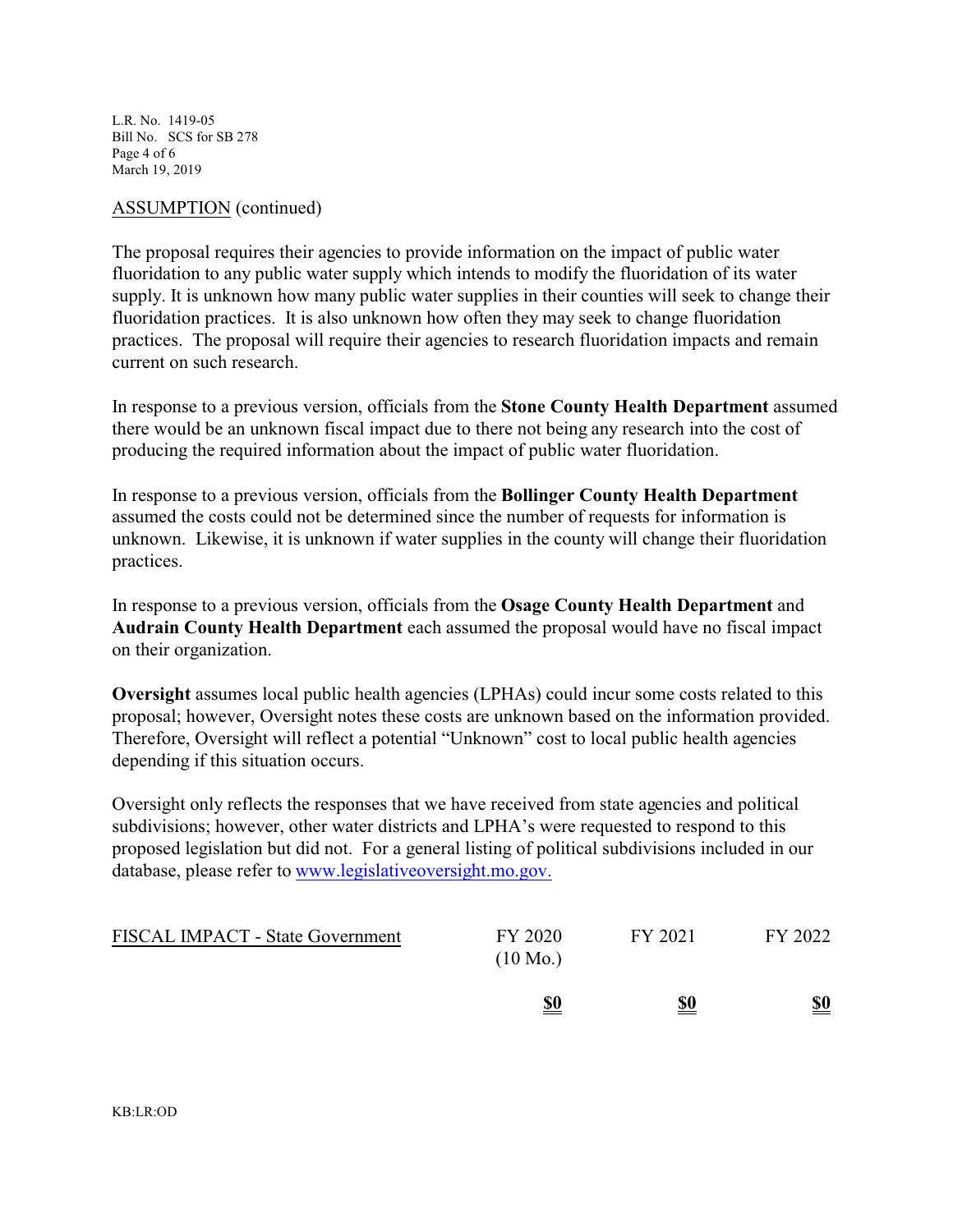L.R. No. 1419-05 Bill No. SCS for SB 278 Page 5 of 6 March 19, 2019

| FISCAL IMPACT - Local Government                                                | FY 2020<br>$(10 \text{ Mo.})$ | FY 2021                    | FY 2022                   |
|---------------------------------------------------------------------------------|-------------------------------|----------------------------|---------------------------|
| <b>LOCAL PUBLIC HEALTH</b><br><b>AGENCIES</b>                                   |                               |                            |                           |
| Cost - LPHA's - to implement this<br>proposal                                   | \$0 or<br>(Unknown)           | \$0 or<br>(Unknown)        | \$0 or<br>(Unknown)       |
| <b>ESTIMATED NET EFFECT ON</b><br><b>LOCAL PUBLIC HEALTH</b><br><b>AGENCIES</b> | <u>\$0 or</u><br>(Unknown)    | <u>\$0 or</u><br>(Unknown) | <u>so or</u><br>(Unknown) |

#### FISCAL IMPACT - Small Business

No direct fiscal impact to small businesses would be expected as a result of this proposal.

#### FISCAL DESCRIPTION

This act requires any public water system or public water supply district that intends to modify the fluoridation of its water supply to seek and receive information about the impact of public water fluoridation from the local health department.

This legislation is not federally mandated, would not duplicate any other program and would not require additional capital improvements or rental space.